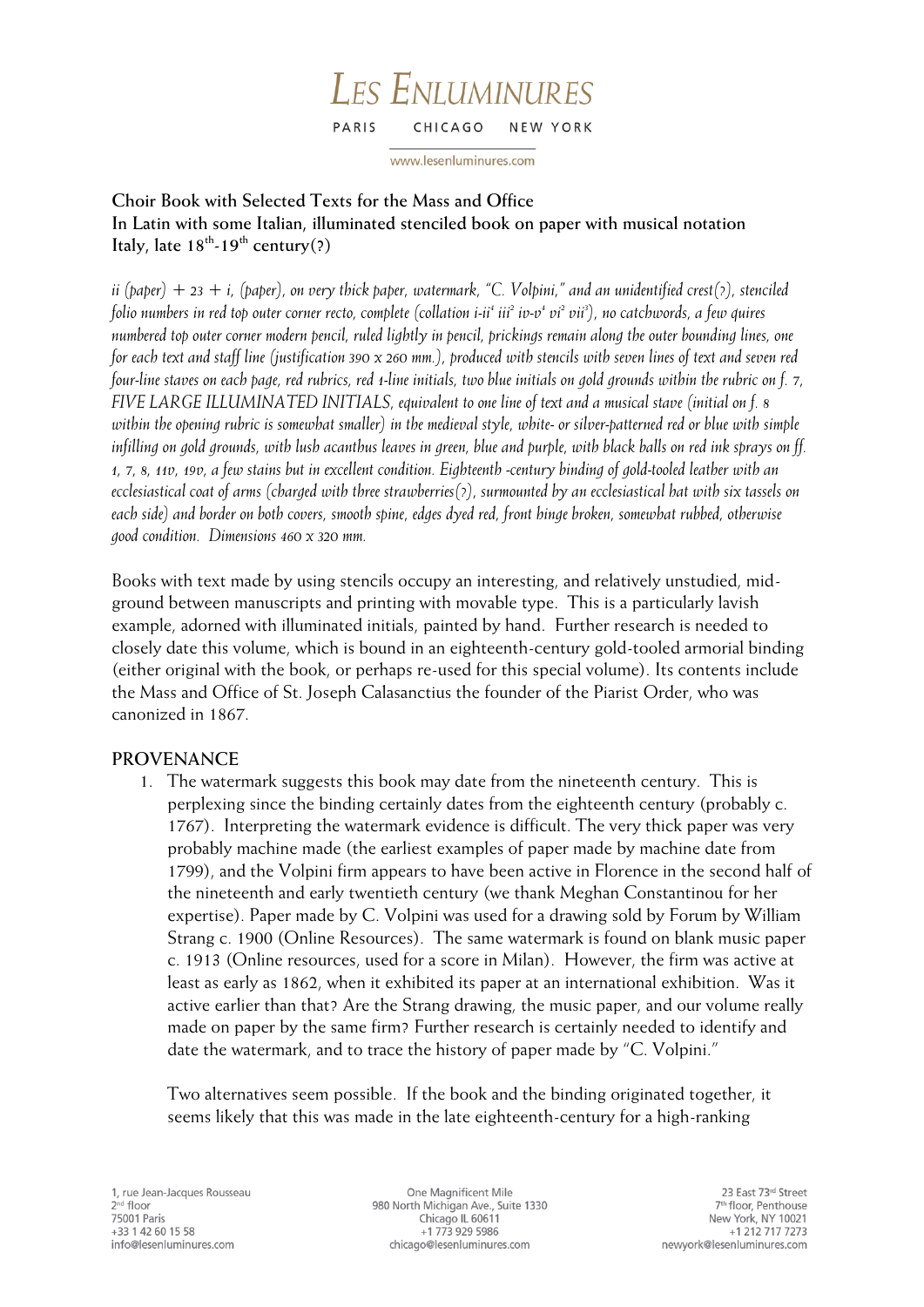ecclesiastic, perhaps an abbot or bishop, close-to, or in the Piarist Order, perhaps to celebrate the canonization of the order's founder, St. Joseph Calasanctius (1556-1648), who was canonized in 1767.

Alternatively (as the watermark may suggest), this luxurious book may be a special commemorative volume, made in the later nineteenth century as a replica of an eighteenth-century book, re-using the eighteenth-century binding (we thank Meghan Constantinou for sharing her theories about the origin of this volume). If this is in fact a later nineteenth-century replica of an earlier stenciled volume, it is quite unusual, both as a replica, and as a late example of a book made with stencils.

- 2. Front flyleaf, f. ii verso, mounted engraving of a small landscape surrounded by ornament against a striped background by Georg Leopold Hertel (printmaker) and Johann Georg Hertel I (publisher) in Augsburg, c. 1760 (Online Resources); engraving 238 x 180 mm., dimensions to plate marks 238 x 180 mm. numbered '4' in pencil, bottom outer corner; lettered "G: I: Hertel. del. et fecit No. 290 I.G. Hertel exc: A: V" Augsburg, c. 1760.
- 3. Front flyleaf, notes from two booksellers in pencil, f. i, in pencil, "GF/20"; and front flyleaf, f. ii, "Graduale, um 1650."

### **TEXT**

Inside front cover, [index], *Indice de Messe e Vespri*, incipit, "Messa di S. Giuse: Calasantio, 1 …. Ant: Dei Conf. In 5 Tuo, … 20";

ff. 1-7, [no rubric, from index, *Messa di S. Giuse. Calasantio*], incipit, "Veni te filii audite me timorem domini … [*Ps*. Benedicam …; Gloria; Kyrie, …; f. 3v, *Credo*; Sanctus; Agnus dei]";

ff. 7-8, *Ad Vesperas, Antiphona*, incipit, "Domine quinque talenta tradidisti mihi …";

ff. 8-9v, [from index, *Hinno [sic] di S. Giuseppe Cal*.], *Hymnus*, incipit, "Sacram venite supplices josephi ad aram parvuli quos ille primos advocat … Hymni tributum solvite";

Hymn for the Office of St. Joseph Calasanctius; here longer than the three stanzas printed in Venturi, 1879, p. 376, where it is attributed to Raimundo Ribera.

ff. 9v-11, *Ad Magnificat Ant*., …;

The book opens with the Mass and Office of the founding saint of the Piarist order, St. Joseph Calasanctius.

ff. 11v-16v, [index, *Messa degli apostoli*], *In Festo S. Bart. Apostoli, introitus*, incipit, "Mihi autem nimis honorati …;

ff. 16v-20, [index, *Ves. degli Apostoli*], *Communalis in com. sanctorum apostolorum ad vesperas Ant*., incipit, "Hoc est praecemptum …"; f. 18, *In Secundis Veperis Angiphona*, …; [f. 19, hymn, no rubric], incipit, "Exultet orbis gaudiis coelum …"; f. 19v, *Ad Magnificat Ant*., …;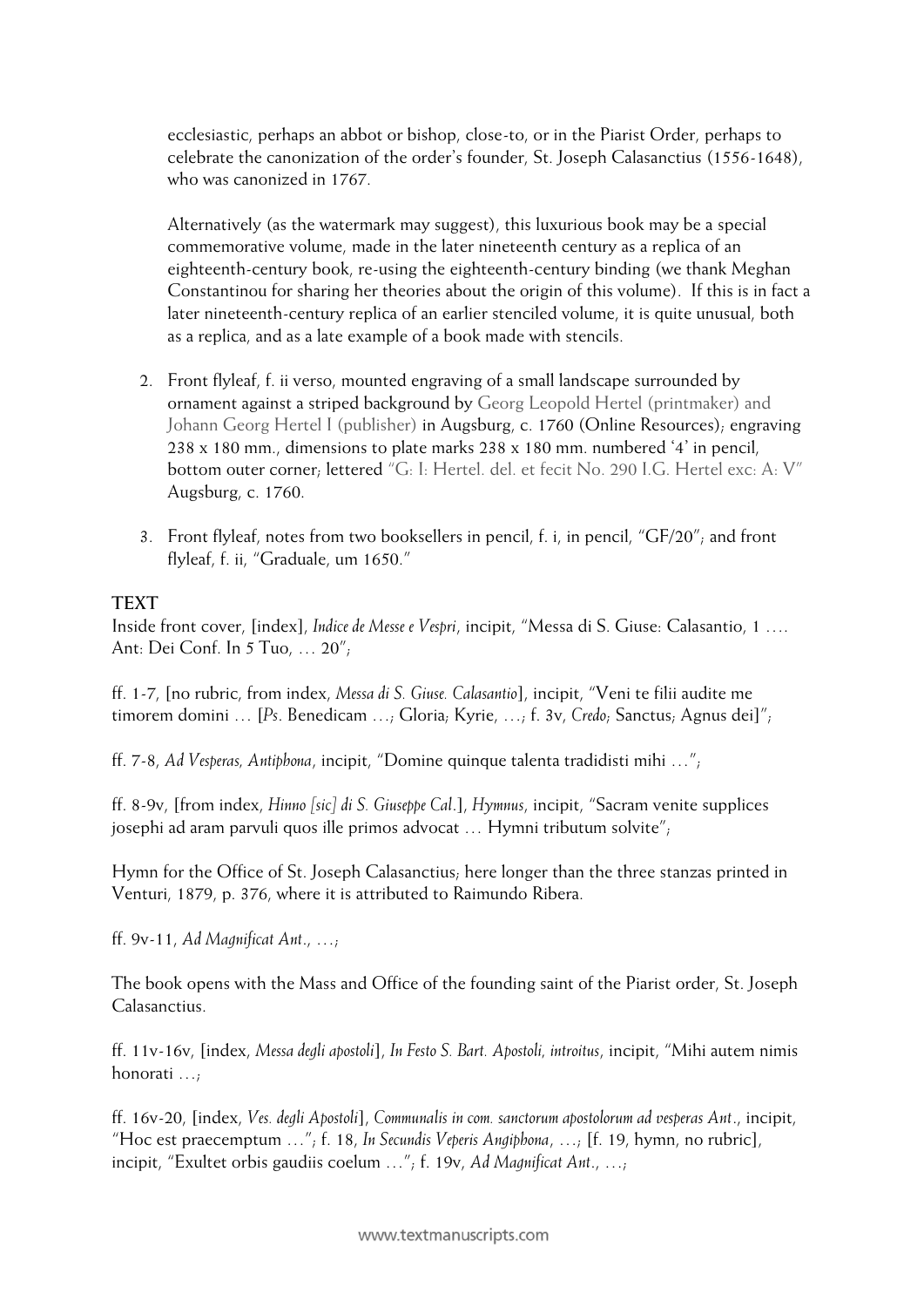ff. 20rv, *Nelle Feste degli apostoli a vespro e Mattutino*, … (including Magnificat, Benedicamus domino; Kyrie);

Mass and Office of an apostle, Common of Saints (the rubric for the Mass identifies the apostle as St. Bartholomew.

ff. 21-23, [rubric found on f. 20v], *In Festo S. Josepki [sic] Calasan. Ad Vesp Ant*., incipit, Qui cumque susceperit unum …"; ff. 22, *In I Vesp. Magnif,.* …; *In II Vesp. ad Magn.*, …; [f. 23v, blank].

Office of St. Joseph Calsanctius, first and second Vespers.

St. Joseph Calasanctius or Calasanz (1556-1648), was born in Spain near Petralta de Sal, Aragon, Spain, studied law and theology, and pursued an ecclesiastical career first in Spain and then in Rome, where he took up the cause of the education of neglected and homeless children, ultimately founding the first free public school in Europe in 1597. From 1602 he lived in a community with others dedicated to teaching, laying the foundation of the Order of Piarists in 1617. Throughout the rest of his life he advocated for the right to free education for the poor, and famously was one of Galileo's supporters. He was canonized July 16, 1767. The mission of the Piarist Order (the Order of Poor Clerics Regular of the Mother of God of the Pious Schools), continues to be education, and in particular the free education of the poor. Today it is an international Order that runs schools in many countries.

Stenciled manuscripts are curious hybrids. They are unique items, like handwritten manuscripts, but were produced with a mechanical aid, and in that sense are more like printed books. Here the text, including the rubrics, running titles, and other headings, and almost certainly the musical notation were all constructed with stencil templates. This example, however, is a hybrid, since it includes painted initials in the medieval style done (quite skillfully) by hand.

Liturgical books made by means of stencil templates, many of them very large Choir Books with musical notation, are an extremely interesting artifact in the history of the book. They flourished in France and Germany in the seventeenth and eighteenth centuries, and in some cases, well into the nineteenth century. Producing a book with stencils, although labor intensive, may have been quicker than copying a book by hand; it was also a method that was easier to learn than copying books in formal scripts. Gilles Filleau des Billettes composed an extensive account of the process for the "Description des Arts et Métiers" of the French Royal Academy of Science c. 1700 (edited in Kindel, 2013). In his description he suggests the practice was created by someone (name unknown) c. 1650, and specifically mentions that books for specific churches were written in this way, as opposed to printed books used more generally by the whole church ("C'est celui par lequel on écrit les plus beaux livres d'églises particulières qui n'ont pas besoin d'être autant répandus que ceux qu'on imprime pour l'usage général du clergé ..."; quoted by François, 2010). Another early historian of these books, Fischer van Waldheim, writing c. 1800, suggested that they were invented by a Trappist monk in 1674.

Stenciled liturgical books, often made in monastic settings, are known from the midseventeenth century. The practice probably began in France, and then spread around Catholic western and southern Europe, including the Low Countries (presently francophone Belgium),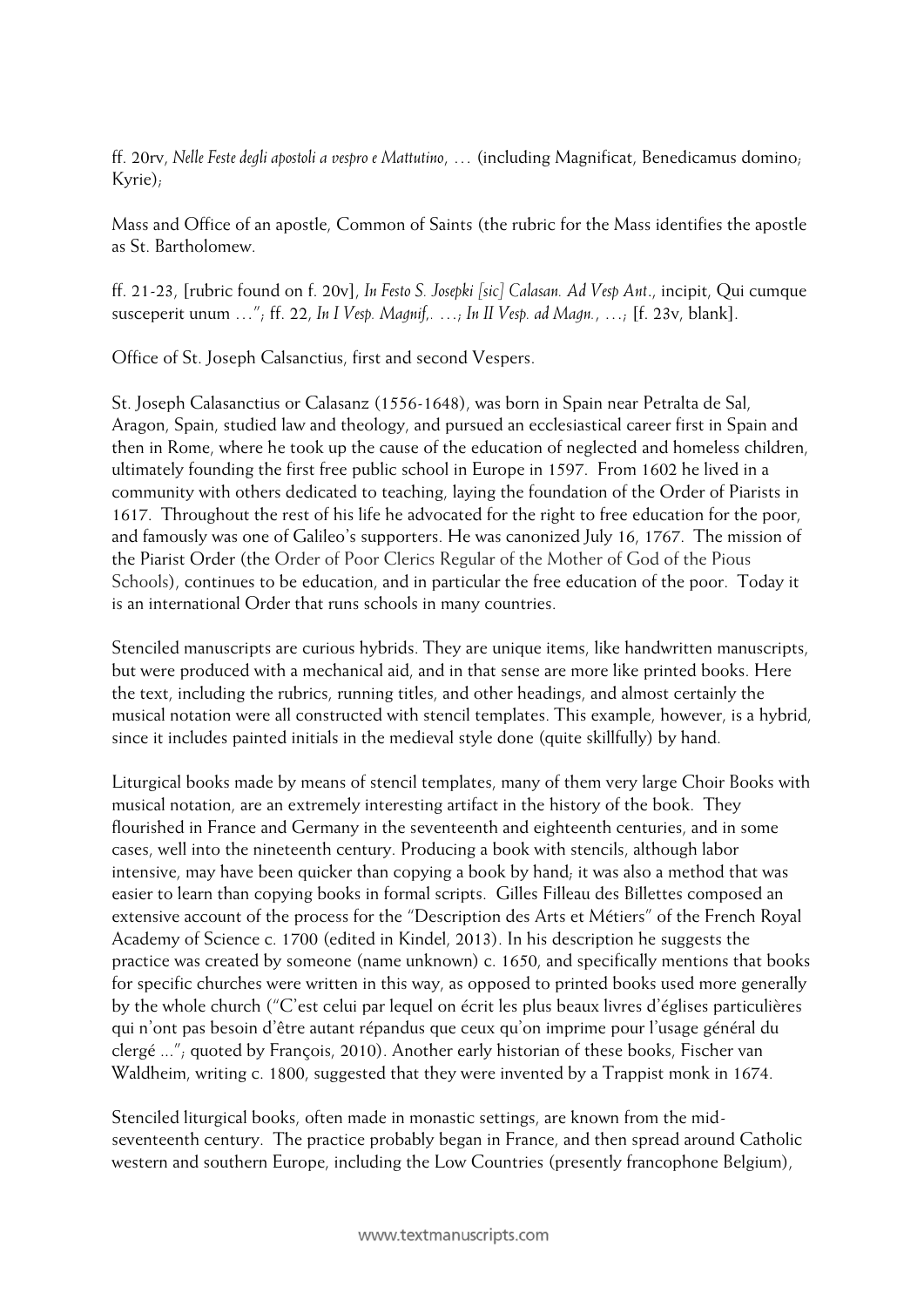Germany, Switzerland, Italy, Spain, and Portugal, and possibly even Mexico. Numerous examples are known from France (François, 2010; O'Meara, 1933). One example has been identified in England (I thank Mr. Eric Kindel for sharing his research, in correspondence, 2012). In Germany the monasteries around Mainz were known for their stenciled books (see Schreiber, 1927; Gottron, 1938; Rodrigues, 1973; and Rosenfeld, 1973). It is difficult to judge how many stenciled books are still extant. Descriptions of these books often fail to recognize the process. There has been no attempt yet at a general census, although it is a topic that has increasingly in recent years attracted the attention of scholars of the history of the book.

### **LITTERATURE**

[R. Comitato Centrale Italiano per l'Esposizione Internazionale de Londra]. *Official Descriptive Catalogue* - Kingdom of Italy, London, 1862, pp. xxiv, 294, Cesare Volpini, San Marcello, Florence.

François, Claude-Laurent. "Les lettres réalisées au pochoir", in *Histoire de l'écriture typographique, de Gutenberg à nos jours,* volume 2.1, *Le XVIIIe siècle*, ed. Yves Perrousseaux, Gap, Atelier Perrousseaux, 2011, pp. 48-77.

Gottron, Adam. "Beiträge zur Geschichte der kirchenmusikalischen Schalbonendrücke in Mainz," *Gutenberg-Jahrbuch* (1938), pp. 187-93.

Kindel, Eric. "Recollecting Stencil Letters," *Typography Papers* 5 (2003), pp. 65-101.

Kindel, Eric. "A Reconstruction of Stencilling Based on the Description by Gilles Filleau des Billettes," with two appendices by Fred Smeijers, *Typography Papers* 9 (December, 2013). Kindel, Eric, ed. "The Description of Stencilling by Gilles Filleau des Billettes: Transcription and Translation," *Typography Papers* 9 (December, 2013).

Mosley, James. "A Note on Gilles Filleau des Billettes," *Typography Papers* 9 (December, 2013).

O'Meara, Eva Judd. "Notes on Stencilled Choir-Books," *Gutenberg-Jahrbuch* (1933), pp. 169-85.

Rodrigues, Alberto. "Die Schablonendrucke des Paters Thomas Bauer in der Stadtbibliothek Mainz," *Gutenberg-Jahrbuch* 48 (1973), pp. 85-99.

Rosenfeld, Helmut. "Der Gebrauch der Schablone für Schrift und Kunst seit der Antike und das schablonierte Buch de 18. Jahrhunderts," *Gutenberg-Jahrbuch* 48 (1973), pp. 71-84.

Schreiber, Heinrich. "Thomas Bauer," in *Die Bibliothek der ehemaligen Mainzer Karthause, die Handschriften und ihre Geschichte* 60, Beiheft zum Zentralblatt für Bibliothekwesen, Leipzig, 1927.

Venturi, Luigi. *Gl'inni della Chiesa. Tradutti e comentati*, second edition, Florence, 1879.

### **ONLINE RESOURCES**

F. Mershman, "St. Joseph Calasanctius," *The Catholic Encyclopedia.* New York: Robert Appleton Company, 1910

<http://www.newadvent.org/cathen/08518d.htm>